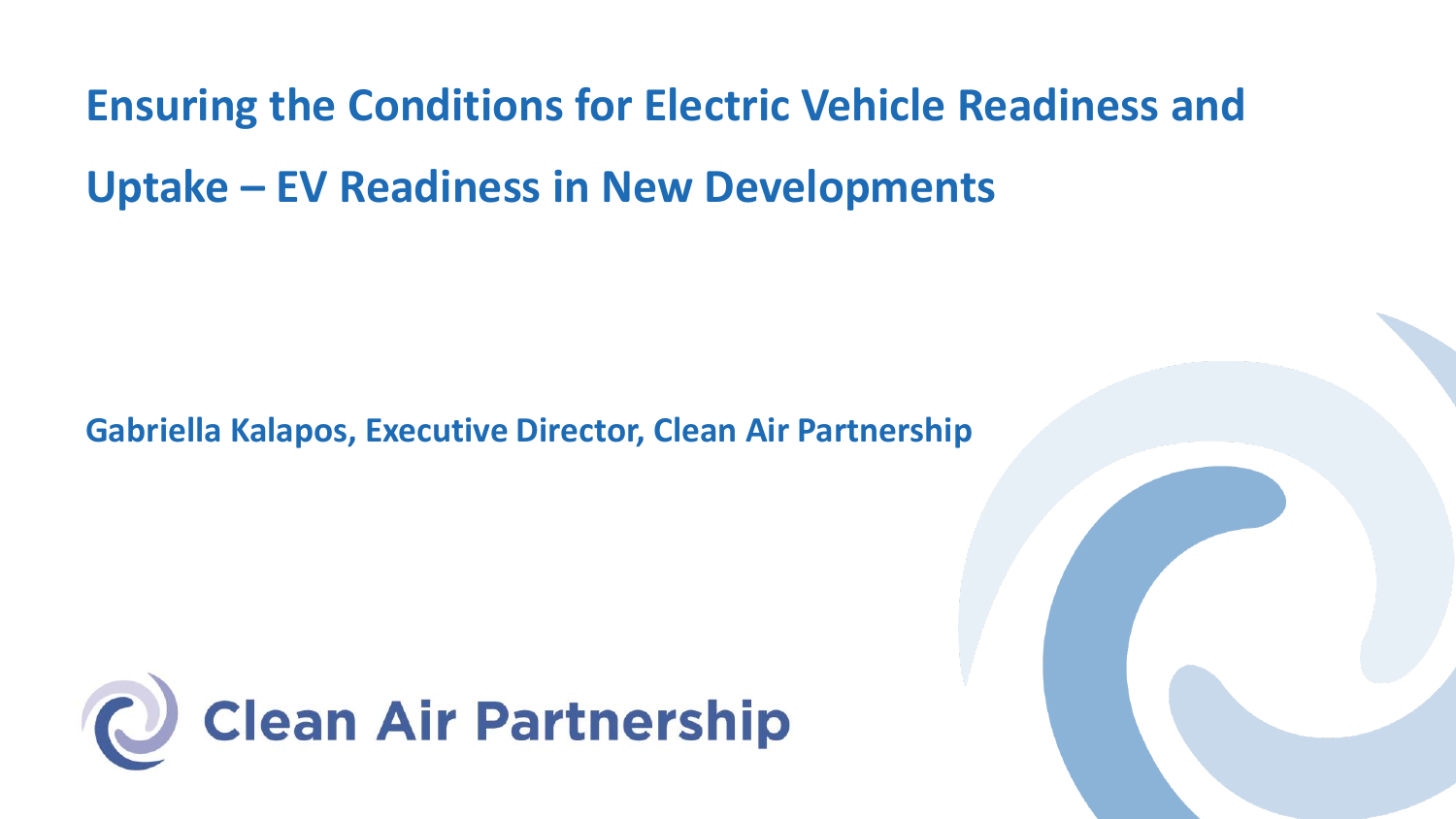## **Land Acknowledgements**

- We are thankful to be able to join you from the traditional lands of the Mississaugas of the Credit, the Anishinaabe, the Haudenosaunee and the Wendat.
- Dish with One Spoon Otgó'ä/Wampum
- Traditional contracts, truth teller, before European contact
- all participants in the agreement [or treaty] had the responsibility to ensure that the dish would never be empty by taking care of the land and all of the living beings on it."
- We all rely on one dish, and the spoon because it is a carrier of substance but cannot be used as a weapon (like a fork and knife could)

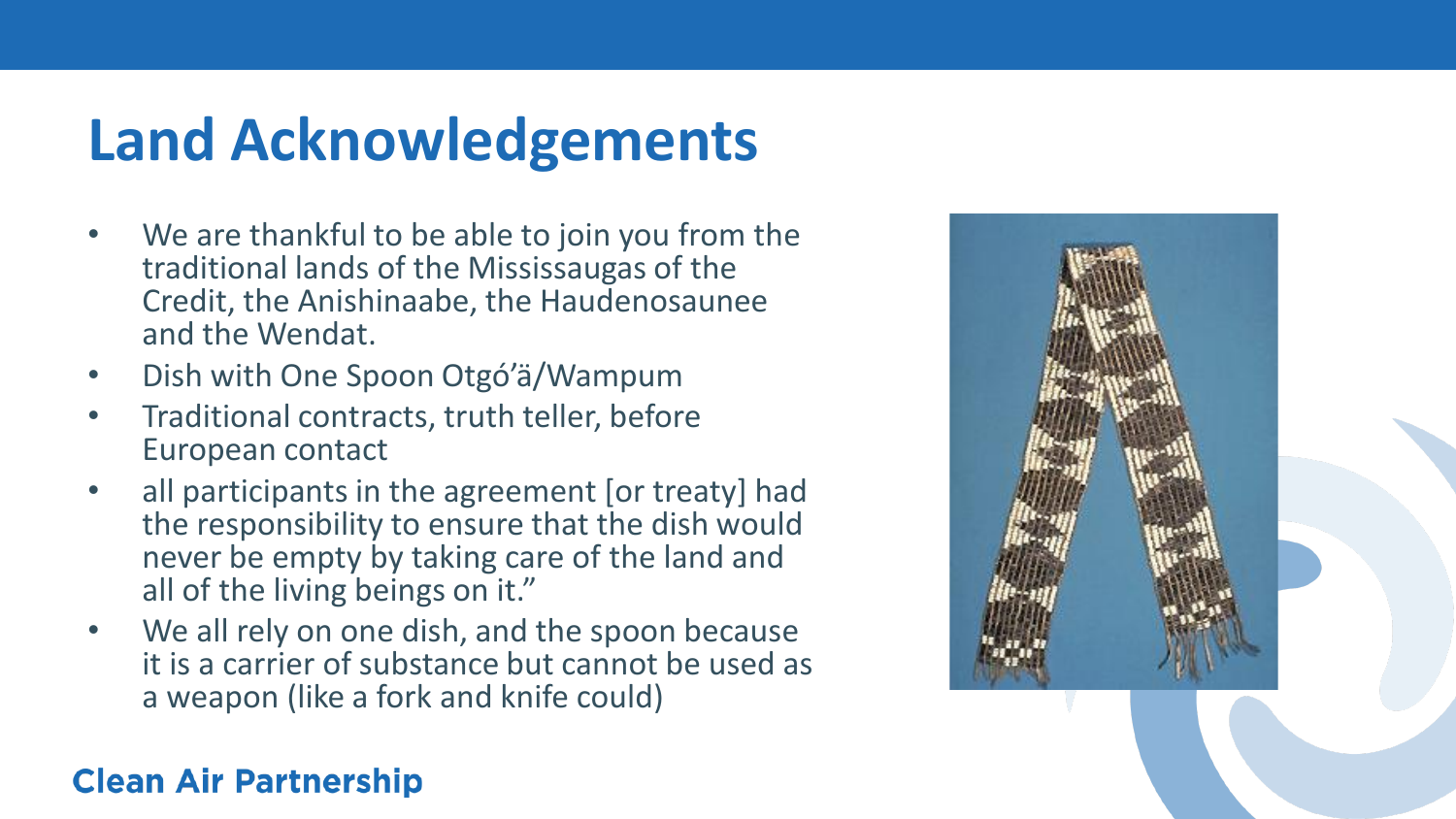## **About Clean Air Partnership**

- Charitable Environmental Organization
- Works with municipal governments and partners to reduce GHGs and air pollution, increase resiliency to extreme weather and make advancements towards a low carbon economy.
- Outreach, Awareness Building & Collaboration
- Capacity Building and Implementation Support
- Transfer of Actions & Scale Up of Actions

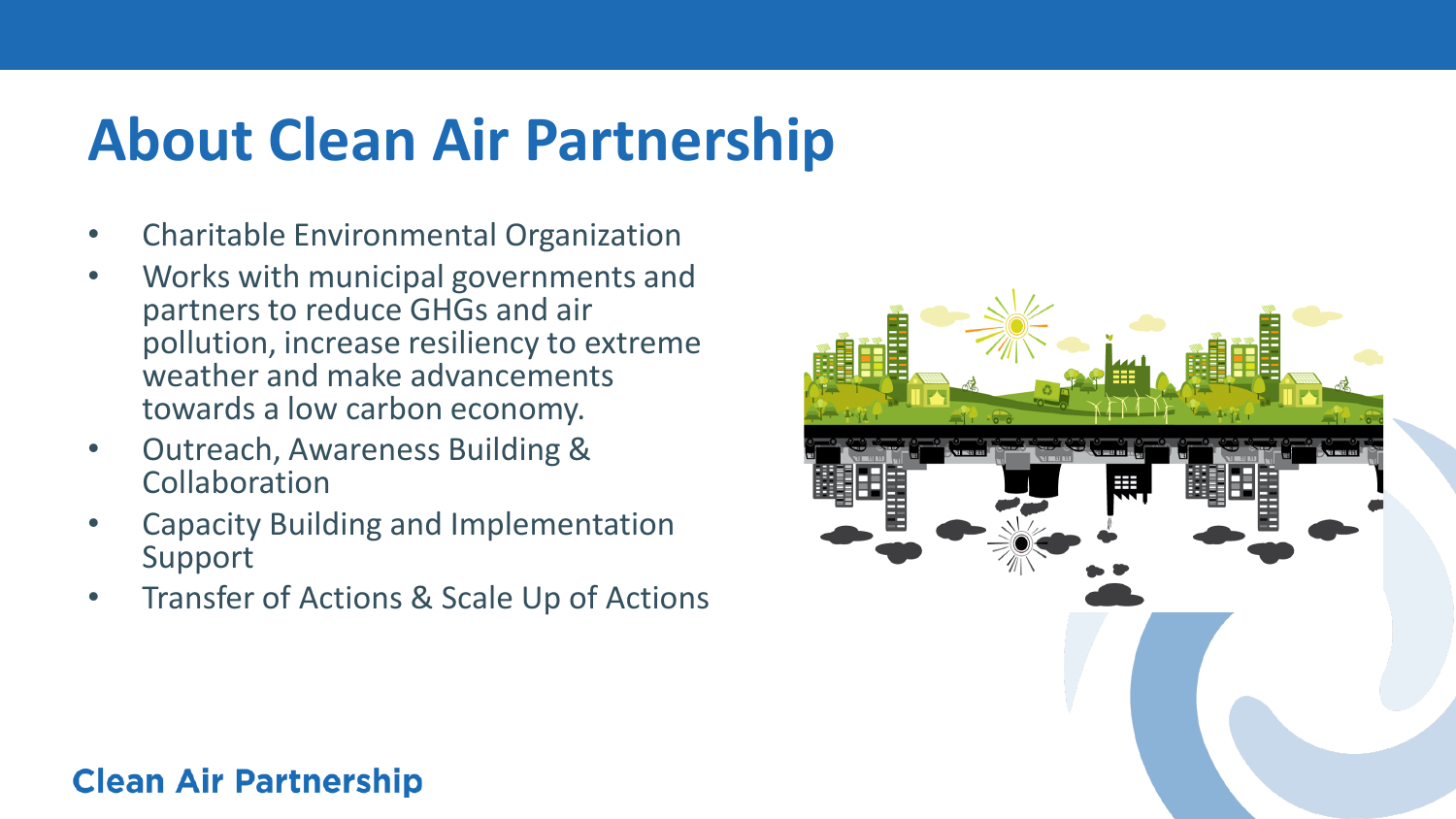## **Electric Vehicle Charging in OBC**

- EV charging requirements were in the Ontario Building Code (OBC). For Part 9 and Commercial Buildings. Not for MURB sector.
- Then removed from OBC.
- Municipalities are trying to figure out what they could do to ensure their communities do not fall too far behind on EV readiness and uptake.

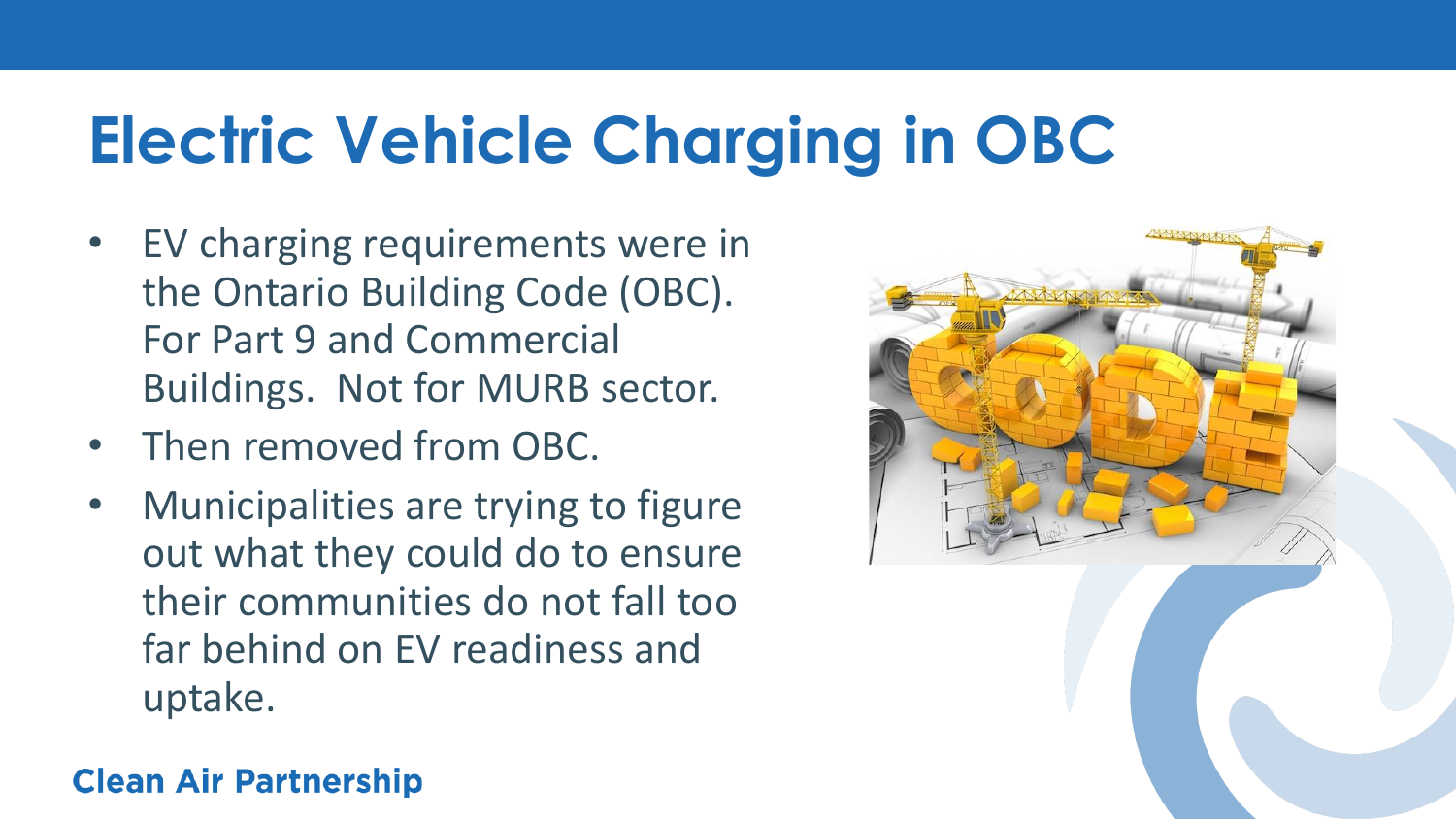# **Concerns RE EV Charging in OBC**

- Energy sharing wasn't part of OBC
- Neither was load management
- Increases in electricity allocation (from 100 to 200 amps) in Part 9
- Commercial entities, knowing which chargers to use
- What the future EV charging world will look like

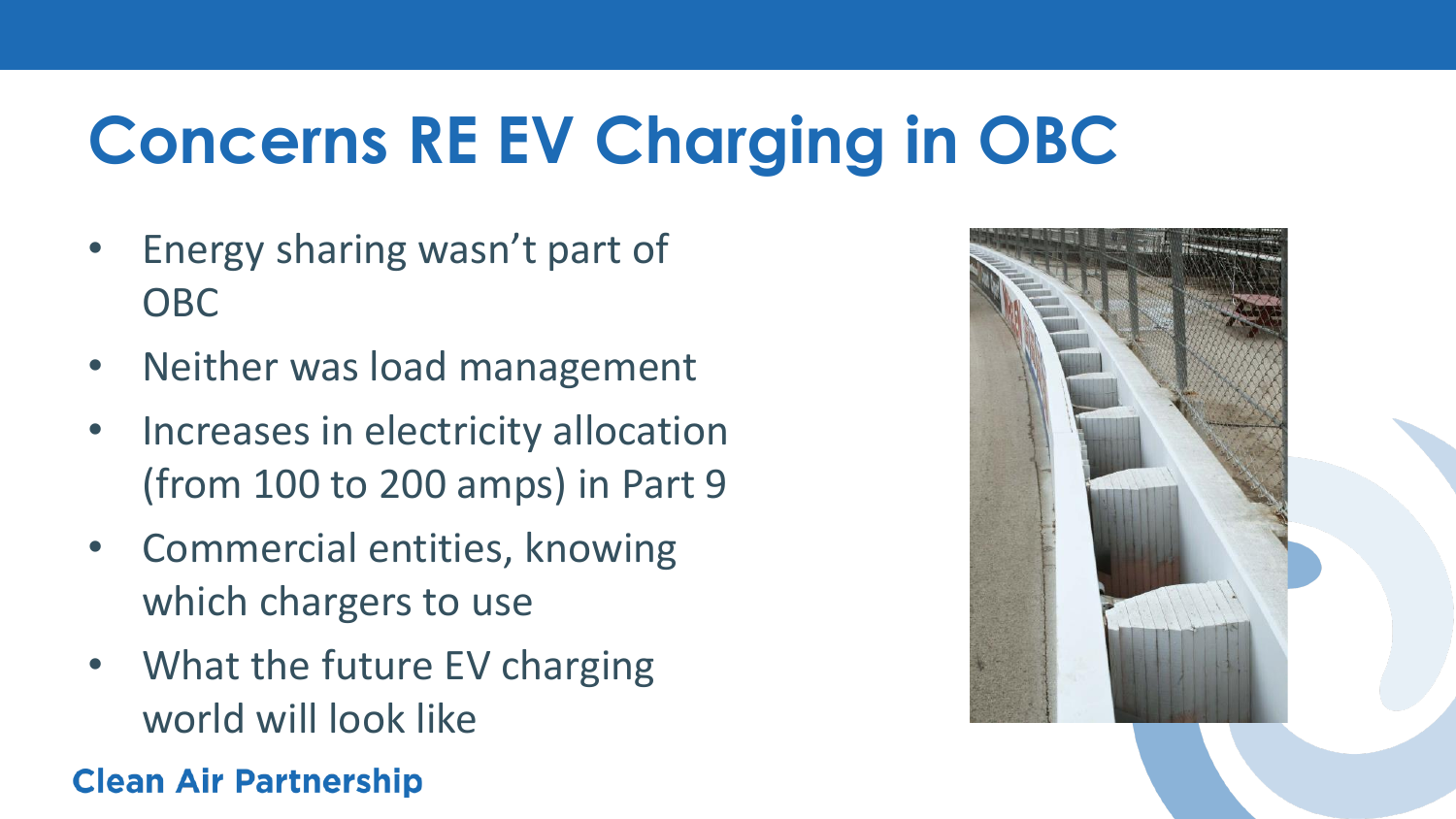## **Initial Consultations with Stakeholders**

- **Municipalities:** what guidance would need to be provided? What mechanisms can be used to secure EV Ready requirements? Pros and cons of mechanisms? What does it cost?
- **Developers:** What does it cost? What will it mean for electricity allocation? How will it impact electricity deposit if there is one required?
- **Utilities:** How can we know where EV charging is getting installed? What will it mean to electricity use and when will charging occur? How can we future proof for vehicle to grid readiness?

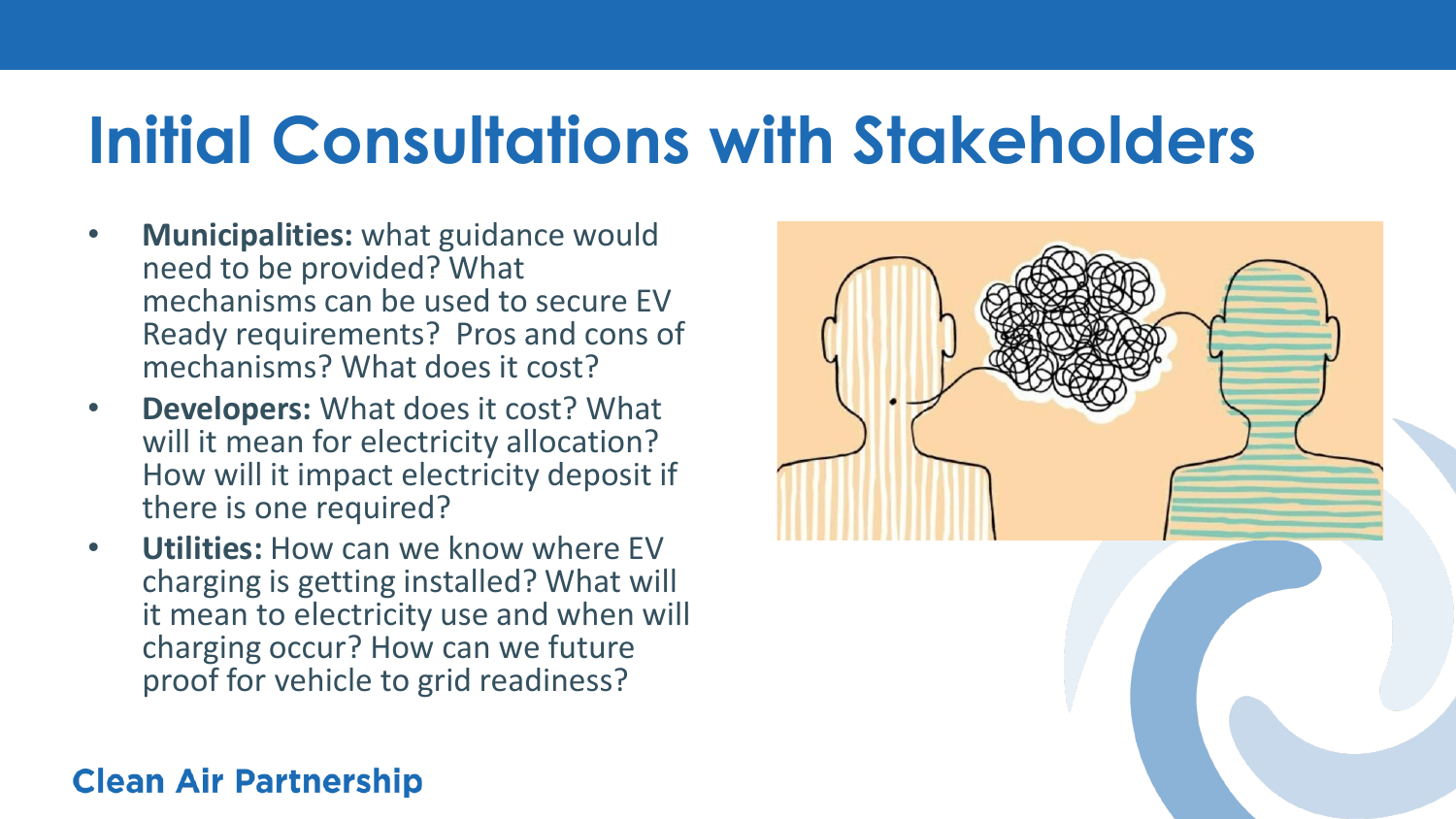# **Ontario EV Costing Study**

- Comparison of EV charging costs at time of construction versus retrofitting post construction
- AES Engineering who has done EV costing studies in BC
- EV energy sharing opportunities in GTHA
- Different circumstances in Ontario
- Updated costs

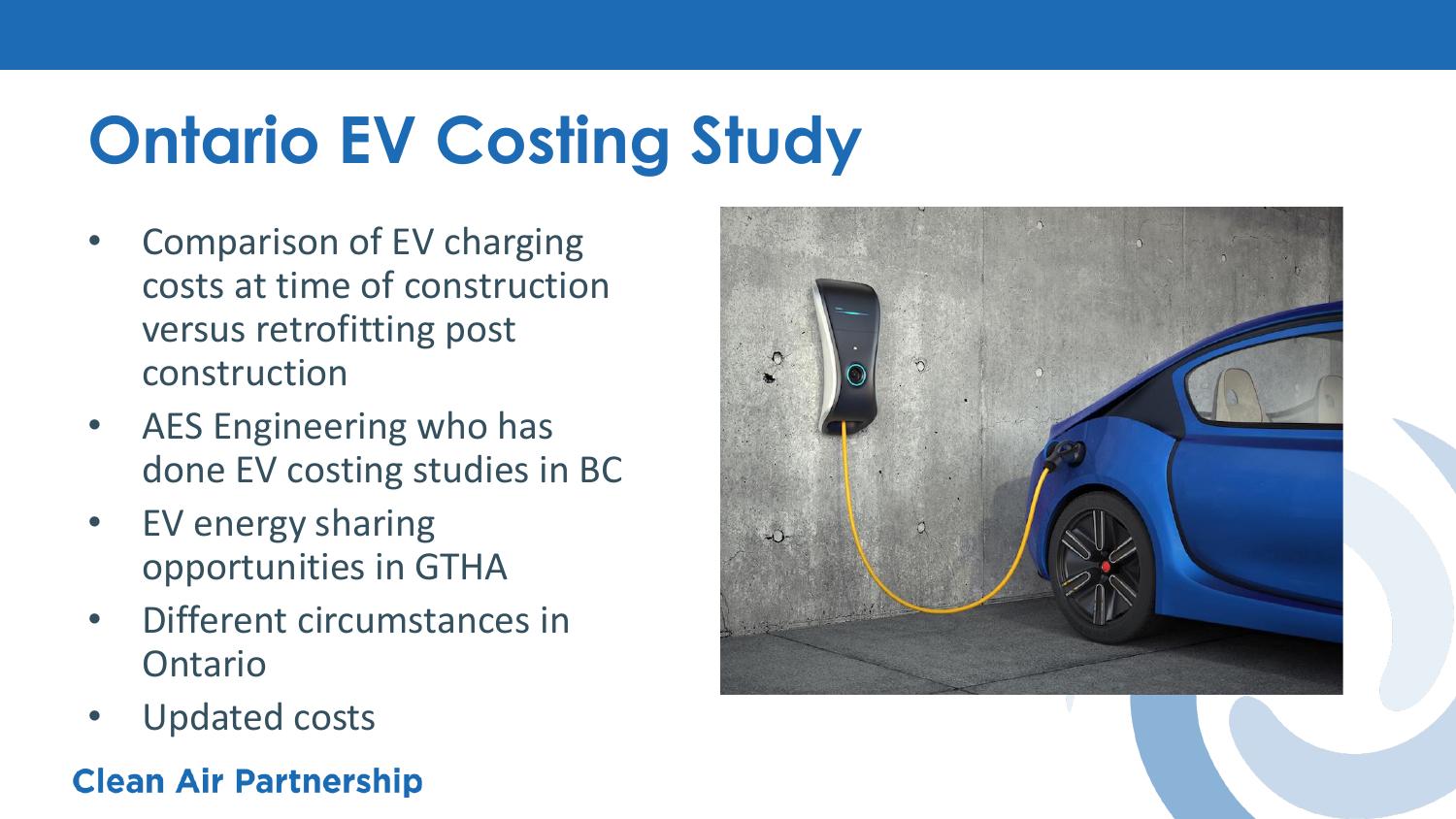# **Next Steps**

- Thank you for all your questions and input
- Moving to EVs critical to our climate solutions and commitments
- We are all in this together
- Share this webinar & reports with others please